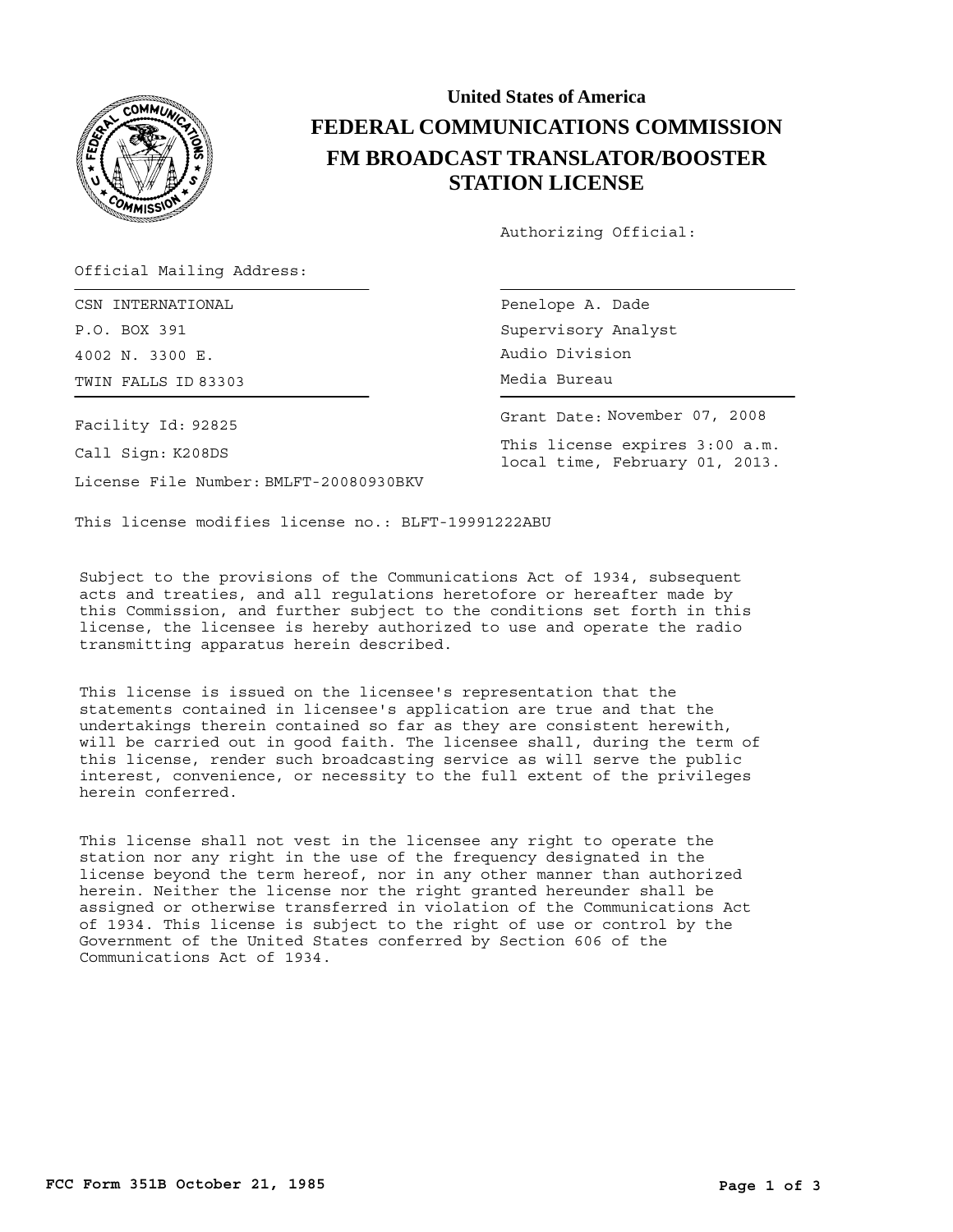Callsign: K208DS License No.: BMLFT-20080930BKV Principal community to be served: IA-CHEROKEE Hours of Operation: Unlimited Frequency (MHz): 89.5 Via: Satellite Primary Station: KAWZ (FM), Channel 210, TWIN FALLS, ID Channel: 208 Name of Licensee: CSN INTERNATIONAL

Antenna Coordinates: North Latitude: 42 deg 44 min 95 deg 33 min West Longitude: Transmitter: Type Accepted. See Sections 73.1660, 74.1250 of the Commission's Rules. Transmitter output power: 0.25 kW 06 sec sec 54

Antenna type: (directional or non-directional): Non-Directional Description: SCA GPFM

Major lobe directions (degrees true): Not Applicable

|                                                                                                                                                                                                                                                                                               | Horizontally Vertically |           |
|-----------------------------------------------------------------------------------------------------------------------------------------------------------------------------------------------------------------------------------------------------------------------------------------------|-------------------------|-----------|
|                                                                                                                                                                                                                                                                                               | Polarized               | Polarized |
|                                                                                                                                                                                                                                                                                               | Antenna:                | Antenna:  |
| Effective radiated power in the Horizontal Plane (kw):                                                                                                                                                                                                                                        |                         | 0.226     |
| Height of radiation center above ground (Meters):                                                                                                                                                                                                                                             |                         | 11        |
| Height of radiation center above mean sea level (Meters):                                                                                                                                                                                                                                     |                         | 375       |
| Antenna structure registration number: Not Required                                                                                                                                                                                                                                           |                         |           |
| Overall height of antenna structure above ground: 11 Meters                                                                                                                                                                                                                                   |                         |           |
| Obstruction marking and lighting specifications for antenna structure:                                                                                                                                                                                                                        |                         |           |
| It is to be expressly understood that the issuance of these specifications<br>is in no way to be considered as precluding additional or modified marking<br>or lighting as may hereafter be required under the provisions of Section<br>303(q) of the Communications Act of 1934, as amended. |                         |           |

None Required